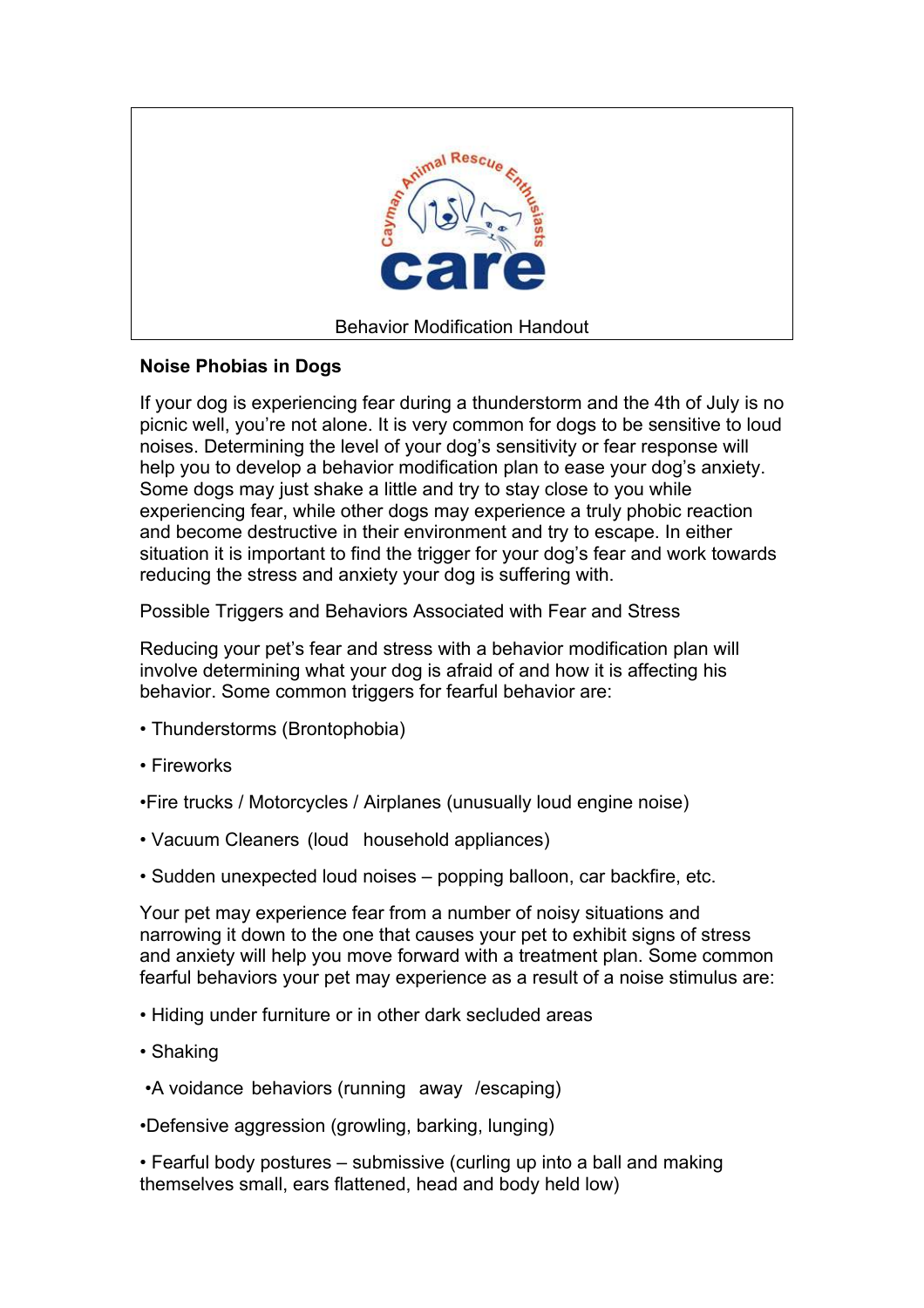• Destructive behaviors (often a result of escape attempts)

•Vocalization

•Uncontrolled urination or defecation

- Drooling and or panting
- Pacing or unwillingness to lie down or stay in one place
- Shedding Very intense fear behaviors will be more complicated to modify.

You may need to seek professional help from a behaviorist if your pet's fearful response is severe or if after a period of training your pet's condition has not improved.

# **Managing Your Environment**

Having identified what is producing your dog's fear-related behaviors and determined the level of fear your dog is experiencing, you can begin to improve your pet's life by reducing his emotional fear. Often managing your environment by limiting exposure to the stimulus or anticipating the onset of anxiety and distracting or redirecting your pet can be helpful in resolving minor issues. For example, if your dog is nervous around fireworks you can knowingly anticipate that the 4th of July and New Years will be target days for anxiety and fear in your pet. Put an action plan in place:

• Plan an active day for your pet with plenty of exercise and one on one time. This will help to create a tired and relaxed atmosphere.

• Create a safe place for your pet (they may have already chosen a location they prefer) with a soft bed and favorite toys.

• The use of oral herbal calming remedies to take the edge off is often enough in mild cases to help your dog to relax. DAP (dog appeasing pheromone) plug in and sprays can also help to reduce stress in your dog's environment.

• Massaging your pet or using Tellington Touch techniques will reassure and help to calm some pets.

• During the actual event distract your dog with a favorite game he enjoys. This will take his mind off the scary noises and associate something good with the event.

• Food distractions (treats) may also be helpful.

 • Do not be afraid to soothe your dog with kind words and petting. Fear is anemotion and not a behavior.

Helping your pet through a mild fear episode can be more successful if you plan ahead. A phobic response may be much more intense and is often identified with destructive, escape behaviors. Your pet is trying to escape the thing that is causing the fear. A phobia is defined as a fear response that is persistent, maladaptive, and out of proportion to the situation. Resolving phobic fear issues often require the assistance of a behaviorist and or your veterinarian.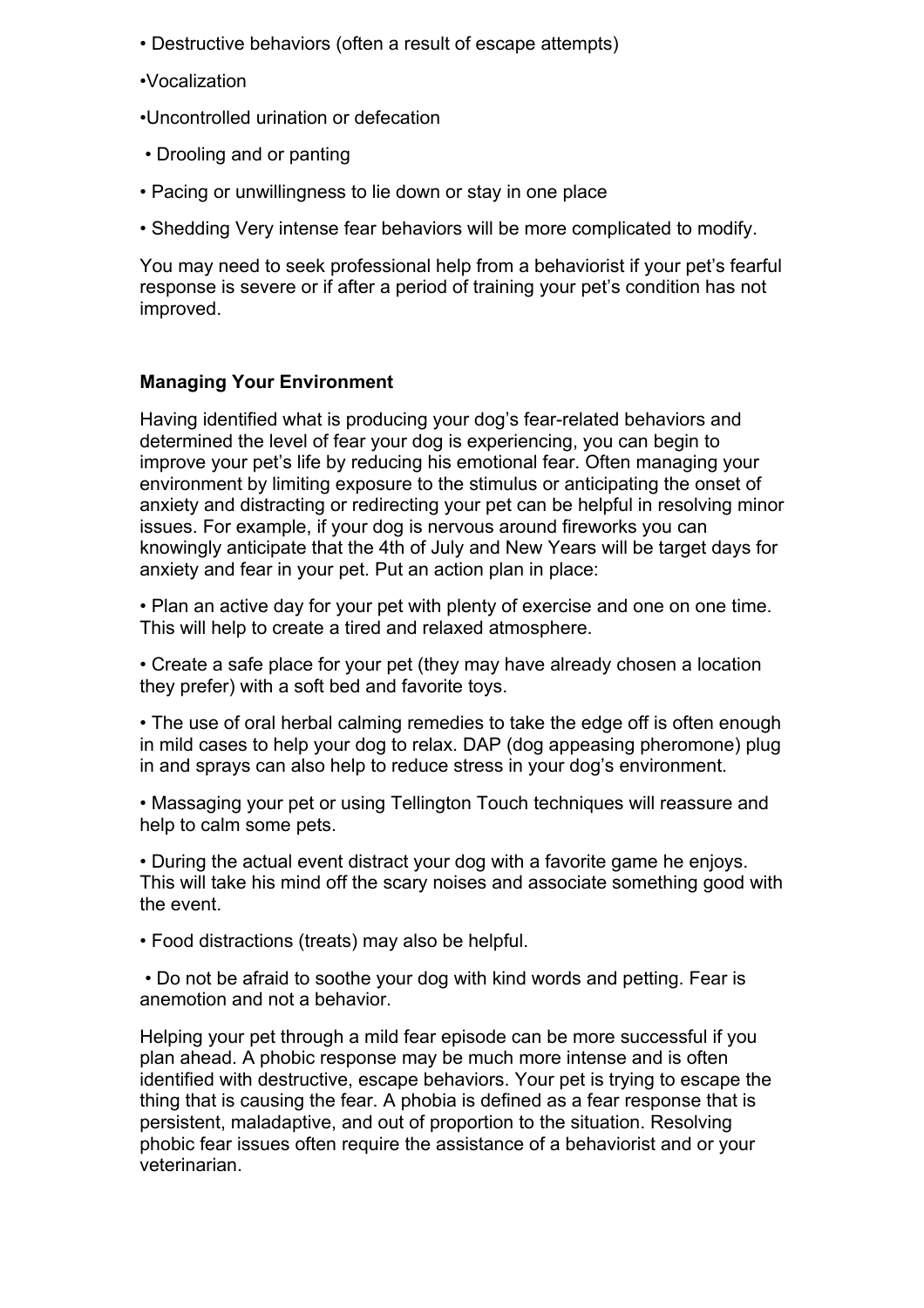# **Reducing Anxiety and Building Confidence**

The goal with the behavior modification plan will be to change the way your pet feels about the things he is most afraid of. Your goal is to have your dog experience a pleasant outcome (food treat, verbal praise, playing with a favorite toy or anything he may see as a reward) whenever he encounters the frightening stimulus. It will be very important to proceed with these exercises at a gradual pace and allow plenty of time for your dog or puppy to become adjusted to this new experience before proceeding. Never force your pet into an interaction with a frightening stimulus and always start from his level of tolerance. If you see a stress or fearful response from your pet then you have gone too far ahead in the training and will need to go back and repeat certain exercises until your pet is more comfortable. For purposes of instruction, we will outline an exercise for your dog to help reduce the anxiety associated with thunderstorms.

The type of training you will be using is counter-conditioning and desensitizing and the same process will work with a variety of fear-inducing stimulus.

•Purchase or make your own recording of a thunderstorm.

• In your first training session play the recording at a very low volume so that a fear response is not elicited in your pet. Play your dog's favorite game and feed him special treats. Give positive attention to create a good association with the background noise (the thunderstorm recording).

• In your next session gradually increase the volume of the recording while providing the positive reinforcement.

• If you notice any fearful response you have gone beyond your dog's threshold of tolerance. Stop and take a break, reduce the volume and continue at a slower pace.

• Gradually increase the volume over a period of weeks or months.

• This type of training will require short, frequent training sessions. Your dog's fear will not subside over night. Changing an emotional response to something scary will take time and patience. It may be difficult to completely recreate all the components of a thunderstorm. Lightning, wind, changes in barometric pressure and darkness; some or all of these things may already be precursors to your dog's fear episodes by creating anticipatory anxiety. Trying to duplicate the triggers at significantly lower exposure levels will allow your dog to associate good things (playing with you and getting treats) with the onset of the scary thing (thunderstorm).

# **Avoiding the Pitfalls**

You should never punish your dog or puppy for having a fearful response. Using punishment will only cause your pet to be more frightened and complicate the training process. Punishment will not help your pet to overcome his fears and accept a frightening situation as non-threatening. Using a desensitizing process will gradually help your pet be less frightened and more confident in his environment.

# **Tips and Hints**